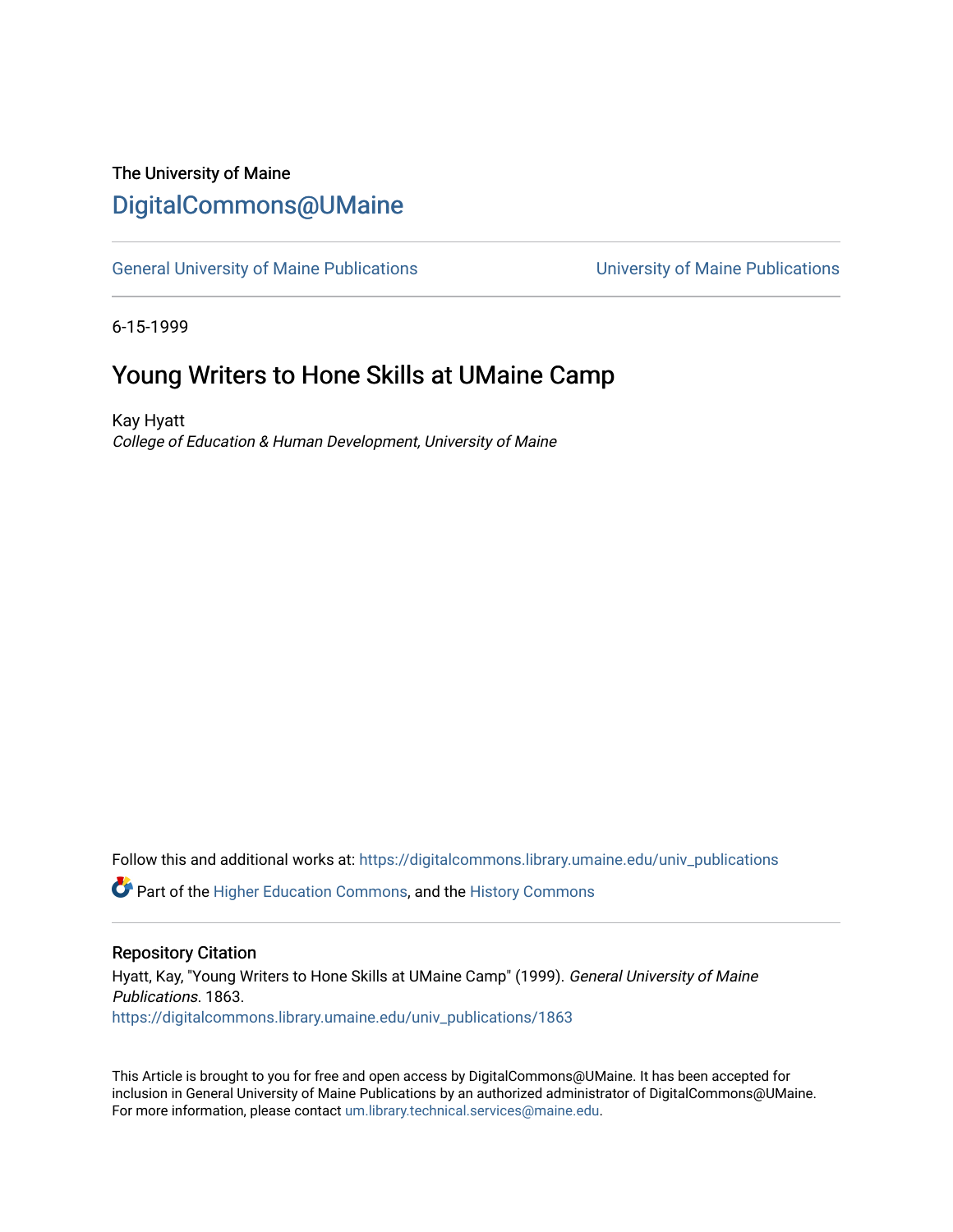# COLLEGE OF EDUCATION **& HUMAN DEVELOPMENT**

**Selected News Releases** 

### **Young Writers to Hone Skills at UMaine Camp**

ORONO, Maine -- Some of the state's top writing teachers will lend expertise and encouragement to help students develop composition skills and polish their prose during the first Young Authors' Camp scheduled July 12-16 at the University of Maine. Sessions for third through 12th graders will be led by exemplary teachers who have completed the rigorous requirements of the Maine Writing Project at UMaine, the state's official National Writing Project site.

The program, which runs from 8:30 a.m. to noon, is designed to get students started writing, keep them interested, and develop and improve skills in a fun and supportive atmosphere, according to Jeff Wilhelm, UMaine associate professor of literacy and founder and director of the Maine Writing Project. In addition to working on skills, participants will explore different genres of writing, compose for creativity and information, experiment with electronic texts, and publish and share their writing.

The camp kicks off with an orientation session on Friday, July 9, where participants will have the opportunity to meet and work with internationally acclaimed writer and master writing instructor Ben Brunwin of England.

Information about the Young Authors' Camp, sponsored by the Maine Writing Project and the UMaine College of Education and Human Development, is available by calling (207) 581-2438.

The Maine Writing Project is one of 158 official National Writing Project sites in 46 states. The NWP is a federally funded professional development program dedicated to the improvement of instruction in the nation's schools, particularly through composition as a powerful way of learning in all curricular areas. The three-year-old Maine program, which recently received an \$18,000 NWP grant, was cited by national reviewers as "impressive" and its plans for coping with the unique circumstances of Maine teachers as "concrete and comprehensive."

**Released**:June 15, 1999 **Contact:** Kay Hyatt, (207) 581-2761

[Return to Selected News Releases](https://web.archive.org/web/19991114200527/http:/www.ume.maine.edu/~cofed/happen/selectnews.htm)